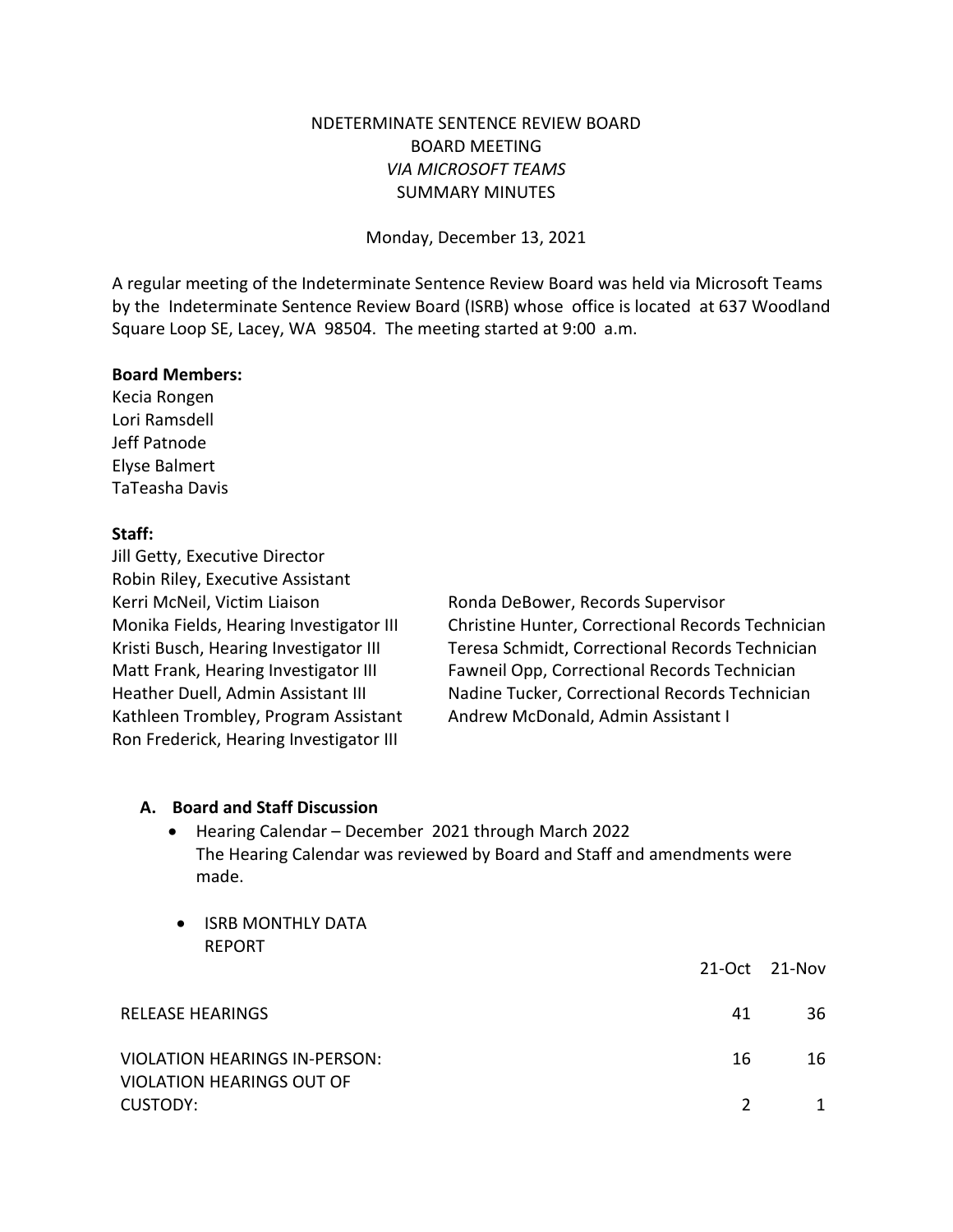|                                                        | <b>TOTAL</b>                  | 18           | 17             |
|--------------------------------------------------------|-------------------------------|--------------|----------------|
|                                                        | <b>REVOKED:</b>               | 8            | 10             |
|                                                        | <b>REINSTATED:</b>            | 9            | 5              |
|                                                        | <b>CONTINUED ON ACTIVE</b>    |              |                |
|                                                        | <b>STATUS:</b>                | 0            | $\mathbf{1}$   |
|                                                        | <b>PENDING:</b>               | $\mathbf{1}$ | 0              |
|                                                        | <b>OPENED AND CONTINUED:</b>  | $\Omega$     | $\mathbf{1}$   |
|                                                        | Sched New Hearing - New Info: | $\Omega$     |                |
| <b>ADMINISTRATIVE REINSTATEMENTS:</b>                  |                               | 4            | $\mathbf{1}$   |
| <b>VICTIM SURVIVOR MEETINGS:</b>                       |                               | 4            | 3              |
| <b>EMAILS TO VICITMS/SURVIVORS:</b>                    |                               | 19           | 18             |
| LETTERS TO VICTIMS/SURVIVORS:                          |                               | 138          | 119            |
| Mail Return:                                           |                               | 25           | 32             |
| <b>SUMMARIES PROVIDED</b>                              |                               | 8            | $\overline{7}$ |
| <b>PRISON VISITS</b>                                   |                               | $\mathbf 0$  | $\mathbf 0$    |
| <b>ORP' APPROVED:</b>                                  |                               | 10           | 13             |
| <b>ORPs DENIED</b>                                     |                               | $\Omega$     | $\mathbf{1}$   |
| <b>ICOTS</b>                                           |                               | 0            | $\mathbf{1}$   |
| <b>FINALS ISSUED:</b>                                  |                               | 0            | 0              |
| <b>STIPULATED AGREEMENTS:</b><br><b>BOARD WARNINGS</b> |                               | 32           | 24             |
|                                                        |                               |              |                |

In the January Meeting we will go over the end of year report and how we use the data and tell our story.

- **Unfinished Business:** Proposed Special Condition Mrs. Ramsdell-Gilkey introduced a potential condition regarding providing passwords for electronic devices. This condition would allow the Community Corrections Officer (CCO) to look at the contents on their client's smart phones and other electronic devices.
	- o You must advise your CCO of all electronic and/or internet capable devices you own/possess or use and provide the passwords for these devices immediately upon request.

Discussion ensued. This condition would be for individuals where the internet was not part of their offense. Mrs. Ramsdell-Gilkey said a conversation outside of the ISRB needs to take place with Field Administrators so we are all on the same page. Ms. Rongen and Ms. Getty will contact the Field Administrators to check their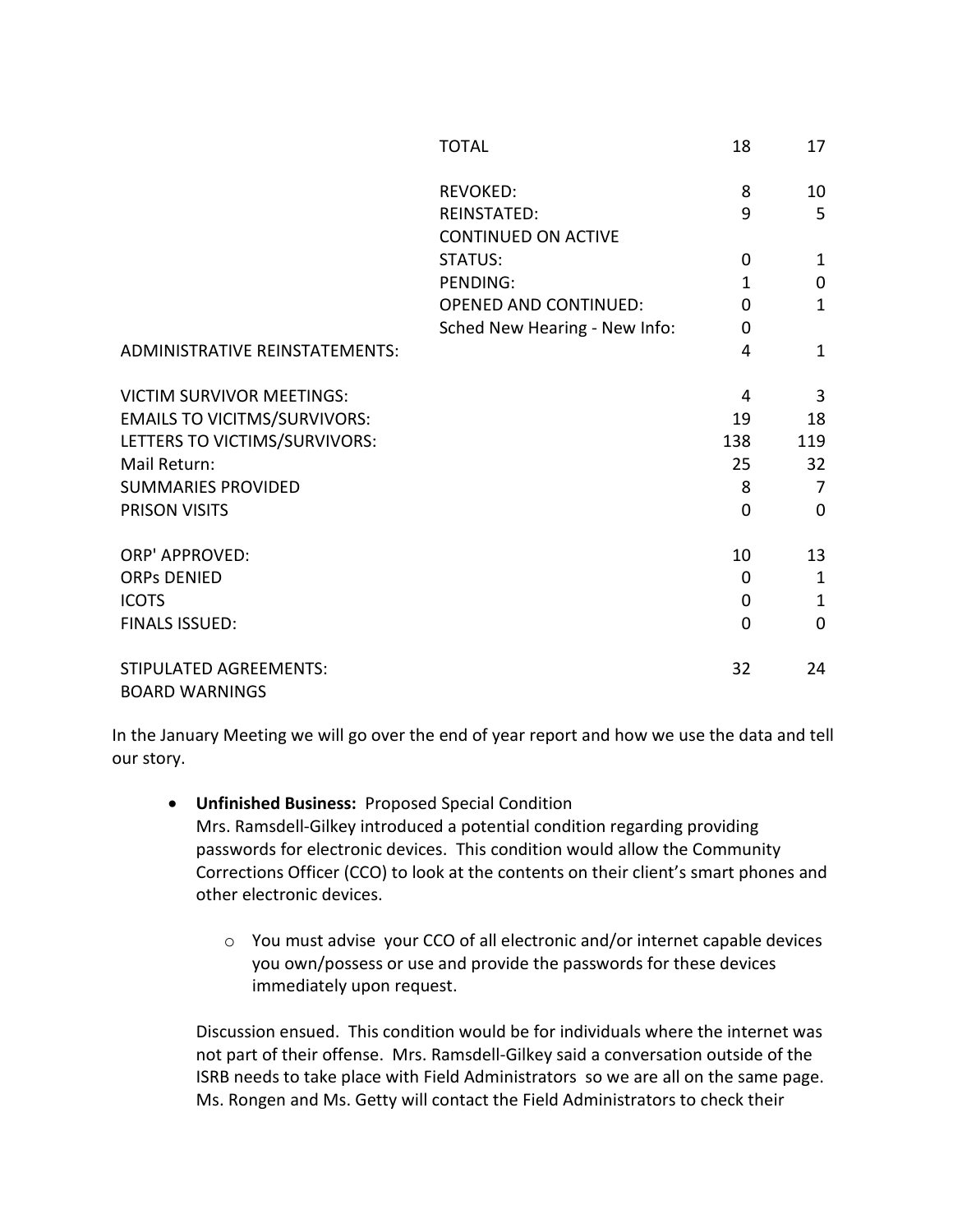interpretation of these searches. Ms. Rongen asked that the proposed condition not be used until more information is obtained from the Field Administrators. Continue to use the Board Approved language so it is consistent for CCOs until more information is received.

- **New Business – None**
- **Check ins –** Board and Staff provided work updates**.**

# **II. Chair's Report**

- May Day Foundation This holiday season the ISRB provided \$850.00 in gift cards for five different teenagers who have a family member who is fighting cancer. The May Day Foundation is thankful for the donations as it will provide a little normalcy in these kids' lives.
- Requested Data on Community Custody Board (CCB) Releases
	- o The Board releases individuals when their risk is mitigated, and they are safe to be in the community. Recently the Board requested data from the Department of Corrections (DOC) Data Analytics. The Board wanted to know if CCB cases were releasing on their first, second or third hearing and what were they leveled at by DOC Law Enforcement Notification (LEN). The Board is doing well with releases according to risk.
		- **EXECTE 10.** Level ones are being released 86% of the time on their first hearing.
		- **EXECT** Level twos are being released 66% of the time on their first hearing.

**EXECTE:** Level threes are being released 50% of the time on their first hearing. The Department of Corrections has fine-tuned their prioritization to get individuals into the Sex Offender Treatment and Assessment Program (SOTAP) prior to their earned release date (ERD) which may explain the higher risk being released at the first hearing.

### **III. Board Member Reports – None**

- **IV. Executive Director Report for January 2022 –** Ms. Rongen asked that an Executive Director Report be added to the January 2022 Agenda.
- **IV. Board Meeting Minutes –** Ms. Rongen asked if there were any corrections or amendments to the minutes dated November 8, 2021 and November 22, 2021. Hearing none, the minutes are approved as written.

# **F. Closed Session**

- Cases
- Court Decisions